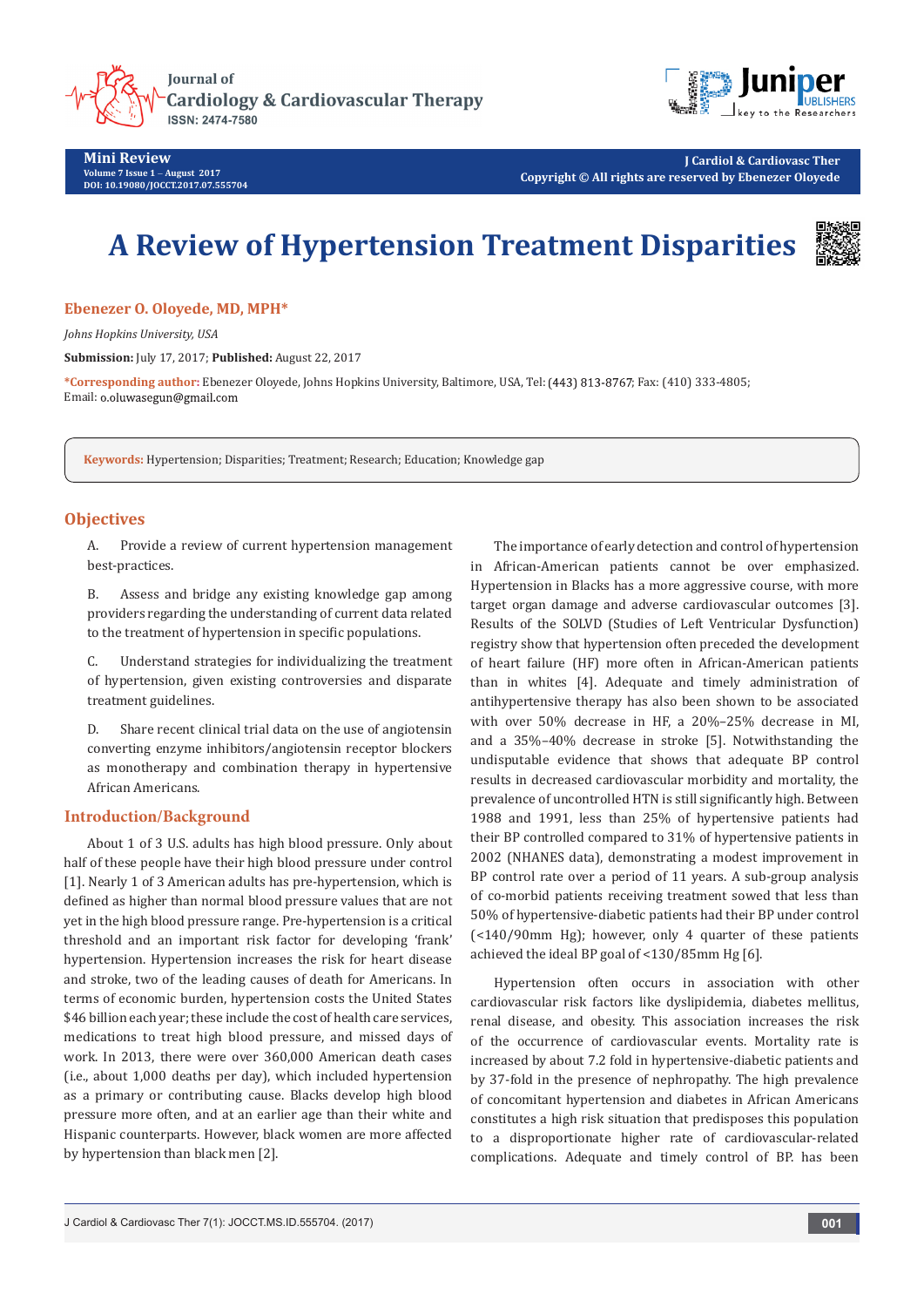shown to be associated with over 50% decrease in HF, a 20%- 25% decrease in MI, and a 35%-40% decrease in stroke [3]. Nonetheless, the prevalence of uncontrolled HTN is still very high -33.5% (2013-2014, CDC's National Center for Health Statistics). A sub-group analysis of co-morbid patients receiving treatment showed that less than 50% of hypertensive-diabetic patients had their BP. under control (<140/90mmHg); however, only a quarter of these patients achieved the ideal BP goal of <130/85mmHg [7].

## **Disparities in the Treatment of Hypertension**

Racial and ethnic disparities in healthcare persist despite guideline recommendations and attempts to improve treatment. In a study of post-MI patients, only 32.1% (N=13,681) of African Americans were treated with a beta-blocker at discharge compared to 34.7% (N=180,320) of their White counterparts [8].

According to recent NHANES data, 35% of patients with diabetes achieved their BP goals and less than 10% of diabetic patients had all vascular risk factors (HbA1c, BP, cholesterol) under control [6]. Although approximately 60% of both African Americans and whites were being treated for hypertension, only 45% of African Americans had their BP under control compared with 56% of whites, indicating that the BP control rates may have been overestimated in African Americans [9]. If we can achieve higher rates of BP control, we can significantly decrease disparities in cardiovascular outcomes. On the basis of these statistics, it is clear that physicians are not prescribing adequate therapy for African-American patients. To be more precise, the underutilization of cardio-protective therapy is profound. Although the rate of ACE inhibitors and beta-blockers prescription has somewhat increased, it is still generally at suboptimal levels, and more so in African-American patients.

Compared with whites, African Americans are at greater risk for developing a myriad of cardiovascular, metabolic, and renal complications of HTN. This mandates the need for regular BP measurement and CVD risk assessment in the primary care setting [8]. It is also important to take gene-environment interactions into account (i.e., it is more likely that multiple factors explain the excess hypertension-related morbidity and mortality in African Americans, including low SES, unhealthy lifestyle and diet, and limited access to quality health care) when deciding on therapy [10]. Additionally, emphasis should be placed on increasing awareness among African Americans regarding the important role that lifestyle choices play in cardiovascular and renal outcomes. Physicians should also screen for and treat comorbidities aggressively, as risk factors effects are multiplicative.

HTN is particularly significant in contributing to the blackwhite racial differences in health outcomes in the US. As such, in order to address these health disparities, practical clinical practice guidelines (CPGs) on how to treat HTN, specifically in blacks, are needed. It is the task of every physician to overcome the myth that it is more difficult to treat hypertension in African-American patients. It is paradoxical that the patients who would benefit the most from the use of certain antihypertensive agents

are the ones who do not receive them. The markedly inadequate use of these guideline-recommended, evidence-based therapies for the management of CVD in African-American patients strongly suggests the urgent need for newer strategies to increase their use. This situation must change, and it is the responsibility of every caring physician to ensure that this high-risk patient population receives proper and adequate medical treatment.

Clinical guidelines recommend using predicted atherosclerotic cardiovascular disease (ASCVD) risk to inform treatment decisions. Increases in systolic blood pressure and antihypertensive medication initiation are major contributors to the development of high 10-year predicted ASCVD risk in blacks, particularly among younger adults. Adverse cardiovascular outcomes have been shown to be associated with apparent treatment-resistant hypertension (aTRH), which is defined as uncontrolled blood pressure on three or more antihypertensive medication classes or, regardless of blood pressure, being on four or more antihypertensive medication classes. The prevalence of aTRH is higher among those with TIA, and much higher in those with a history of stroke than in those without a history of TIA/ stroke. aTRH disproportionately affects African Americans, who tend to have relatively fewer sources of regular social network and support. Social network is independently associated with aTRH and warrants further investigation as a likely modifiable determinant of aTRH in African Americans.

Stroke increases the complexity of treating hypertension. Treatment and control of hypertension has been shown to be one of the most important goals in secondary stroke prevention. However, achieving adequate BP control following stroke is rather challenging. Outcomes of risk factor management in stroke survivors have described low prevalence of BP control (REGARDS study). Persistently elevated BP among black stroke survivors is especially concerning. Reasons for this are multifactorial and include compliance with medications, complexity of treatment regimen, poor healthy life style, low follow-up clinic attendance rates, and treatment resistant hypertension, among others.

There are many controversies regarding treatment of hypertension, especially in African Americans, diabetics, and elderly individuals. For example, although the most recent U.S. CPG more explicitly emphasizes race into the algorithmic management of HTN, recent clinical research cautions that use of race as a proxy to determine therapeutic response to pharmaceutical agents may be erroneous. Also, the American College of Physicians (ACP) and the American Academy of Family Physicians (AAFP) support the JNC 8 guidelines for treating HTN in individuals ≥60 years old (systolic BP [SPB] target <150mmHg and <140mmHg with previous history of stroke or TIA), while the American College of Cardiologists (ACC), American Heart Association (AHA), and International Society of Hypertension in Blacks (ISHIB) advocate for a more aggressive SBP target. In addition, there has been a long standing misconception that the RAS system is less active in blacks versus whites because of the tendency towards suppressed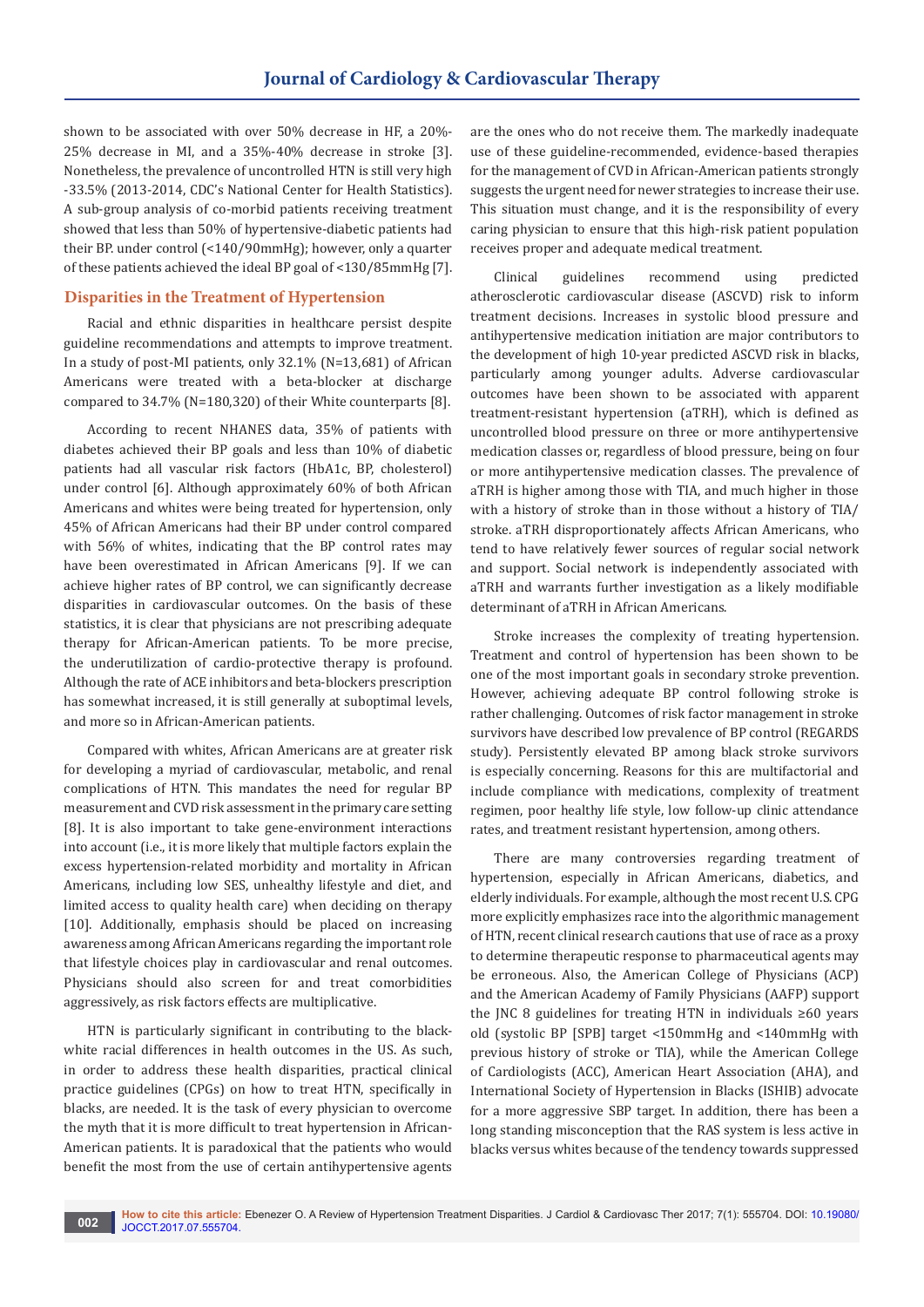circulating renin activity in blacks and the lesser average BP response in blacks as compared to white hypertensive patients with ACE inhibitors when used as monotherapy. Conversely, circulating renin levels are not fully suppressed in the majority of blacks. Also, suppressed renin production and circulating renin levels from a high sodium intake have been associated with higher, rather than lower levels of vascular angiotensin II production. There are credible data suggesting greater activation of RAS system in healthy blacks as compared to whites.

Furthermore, results from the Systolic Blood Pressure Intervention Trial (SPRINT) that recruited 1,454 Blacks vs. 698 Whites (N=4,678) to the intensive BP treatment arm (SBP<120mmHg), and 1,493 Blacks vs. 2701 Whites (N=4,683) to the standard BP treatment arm (SBP<140mmHg) suggest that in patients at high risk for cardiovascular events but without diabetes, targeting a SBP of <120mmHg, as compared to <140mmHg, resulted in lower rates of fatal and non-fatal major cardiovascular events and death from any cause, although significantly higher rates of some adverse events (e.g. hypotension, syncope, AKI, and electrolyte abnormalities) were observed in the intensivetreatment group. The median systolic BP in the intensivetreatment group was just above 120mmHg, which indicates that more than half the participants had a systolic BP above the 120mmHg target. These observations suggest that achieving a SBP of <120mmHg in the overall population of patients with HTN would be more demanding and time-consuming for both providers and patients than achieving a goal of 140mmHg, and would necessitate increased medication costs and clinic visits. The study therefore raises important practical issues, given that the control of HTN to a BP of <140/90mmHg is achieved in only about 50% of the general population in the United States.

# **Addressing the Hypertension Knowledge Gap**

## **Evidence-based HTN management**

**A quick review of HTN management in African Americans and other populations:** Management of HTN is a multi-faceted endeavor and includes non-pharmacologic management, pharmacologic management, or a combination of both. Accurate BP measurement (both clinic and ambulatory) is essential. Payers and providers need to be willing to invest in aggressive early care in such high-risk subgroups with the understanding that they could yield potential benefits downstream from long-term improved outcomes. Given that the control of HTN to a BP of <140/90mmHg is achieved in only about 50% of the general population in the United States, achieving a SBP of <120mmHg in the overall population of patients with HTN would be more demanding and time-consuming for both providers and patients than achieving a goal of 140mmHg, and would necessitate increased medication costs and clinic visits. Notwithstanding, as earlier mentioned, the management of HTN should be on a case-by-case basis.

#### **Non-pharmacologic:**

a. Initially

b. Life style modification - increased physical activity, weight loss, dietary changes (DASH diet)

- c. Patient education and help resources
- d. Cost-effective, little or no side effects
- e. Adherence to life style changes often difficult

## **Pharmacologic:**

a. Accurate BP measurement before starting or changing treatment

b. Given the many controversies around a consensus management protocol for HTN treatment in African Americans and older patients (≥60 years old), treatment of HTN should be individualized using the clinician's best judgment, especially in patients with co-morbid conditions, on multiple medications, or with resistant HTN. Clinical practice guidelines are only "guides" and may not apply to all patients and to all clinical situations.

c. Start with monotherapy and begin combination therapy if BP remains persistently elevated.

d. In patients requiring more than one medication, consider lessening the treatment burden (i.e. avoid multiple single medications, lean more towards combination pills), and bear in mind the likelihood of drug interaction, especially for older patients on multiple treatment regimens.

e. Use generic drugs when possible-cheaper, hence better adherence; efficacy often comparable to brand medications.

f. In the general black population, including women and those with diabetes, initial antihypertensive treatment should include a thiazide-type diuretic or CCB.

g. If goal BP is not reached within a month of treatment, increase the dose of the initial drug or add a second drug from one of the following classes-thiazide-type diuretic, CCB, and ACEI or ARB. The clinician should continue to assess BP and adjust the treatment regimen until goal BP is reached. If goal BP cannot be reached with 2 drugs, add and titrate a third drug from the list provided. Do not use an ACEI and an ARB together in the same patient. If goal BP cannot be reached using the suggested classes of drugs because of a contraindication or the need to use more than 3 drugs to reach goal BP, antihypertensive drugs from other classes can be explored.

h. There is a need for physicians and other healthcare personnel to be aware of upcoming new clinical trials information related to the use of ACEIs and ARBs (RAAS blockers) in the treatment of HTN in African-Americans. For example, chlorthalidone has been shown to be effective in many hypertensive populations and has been found to be particularly effective when given in combination with a RAAS blocker (antagonist). Race and or ethnicity should not always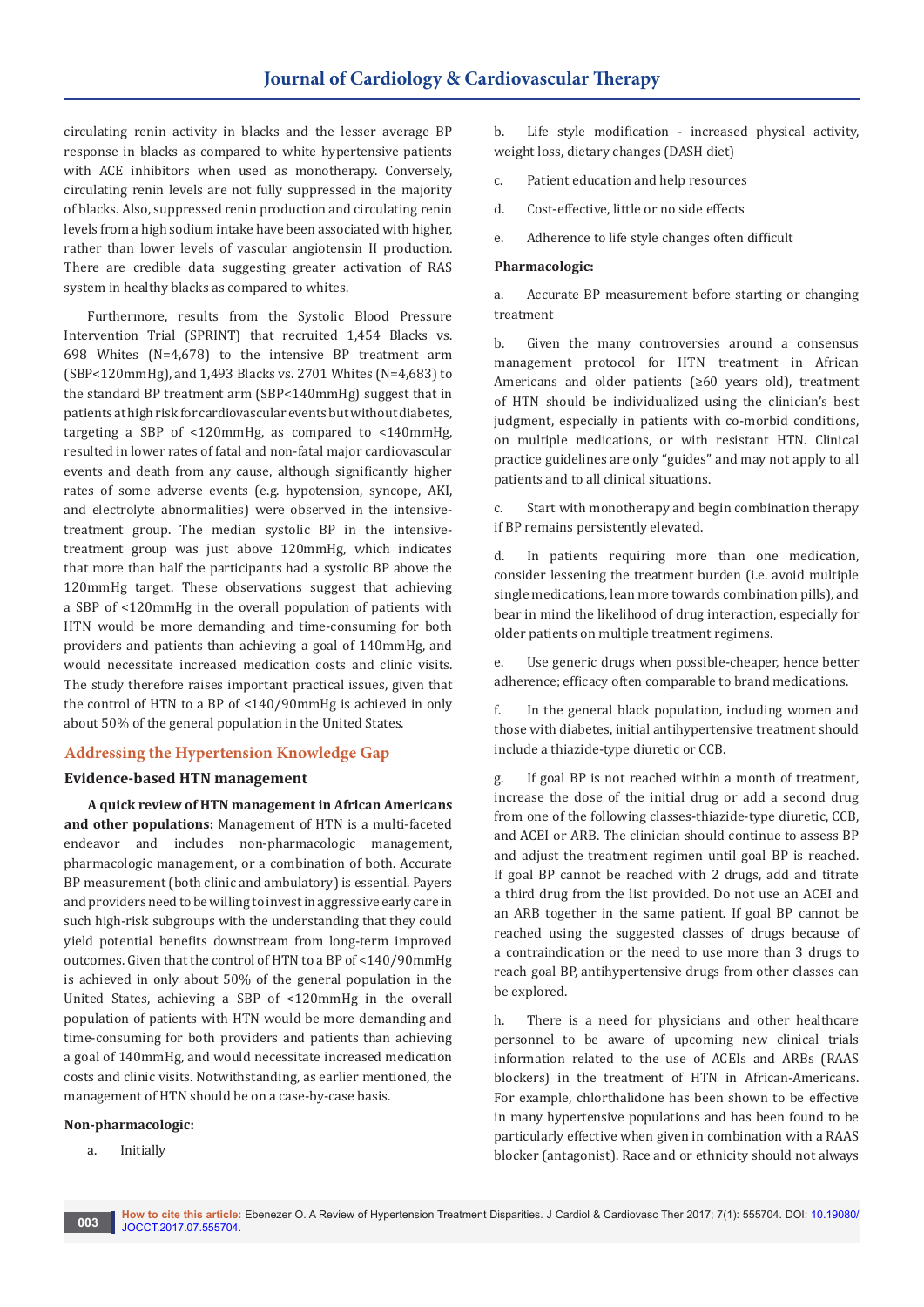be used as a sole determinant of whether or not to use a RAAS antagonist, especially when used synergistically with other classes of medications like chlorthalidone.

i. Care providers should avoid treatment inertia toward the use of certain medication for treating HTN in African Americans (especially in those with other co-morbid conditions like CKD, MI, and HF), including the use of ACEI, ARBS and B-blockers, when necessary.

j. Referral to a hypertension specialist may be indicated for patients in whom goal BP cannot be attained using the above strategy, or for the management of complicated patients for whom additional clinical consultation is needed.

## **Education knowledge gap**

While the disproportionate impact of CVD on African Americans may in part be due to genetic factors, it is undeniable that environmental risks and treatment differences exist. The African-American population is treated less aggressively for CVD, and it was shown in one study that revascularization procedures are less likely to be performed in African-American than in white patients [11]. Physicians may require both educational tools and specific guidelines for providing care to African-American patients, and they may need to have a heightened awareness of the risk factors for hypertension and the early markers of target-organ disease. They also need clear, evidence-based clinical guidelines for specific interventions, used singly and in combination, to achieve optimal outcomes. New guidelines for screening and treating BP should be applied to all patients, including African Americans. In addition, physicians need guidelines to screen for other potentially critical clinical markers such as impaired glucose tolerance, micro-albuminuria, and central obesity. There are a number of barriers to achieving adequate BP goals in African-American patients, but it is possible to overcome these barriers by refuting the misconceptions that BP goals are not achievable in this population, that medications are not tolerated, and that certain medications do not work in African-American patients.

#### **A new treatment paradigm**

It is imperative to acknowledge that more research is needed to better understand the context of race in medicine. Race per se is neither physiologic nor scientific, but rather refers to a grouping of individuals with similar inherited traits and shared environmental stresses. The physiologic determinants of the excess in CVD burden and/or the important psychosocial and socioeconomic factors that contribute to this disease burden need further clarification. Nevertheless, a new paradigm for the treatment of the African-American patient at risk for CVD is necessary since it has become clear that physicians still have a lot to do in properly and adequately treating this highrisk population. This new paradigm needs to encompass a comprehensive patient assessment for treatment that includes race, family history, and concomitant conditions in addition to

earlier treatment with appropriate agents. Physicians should be familiar with antihypertensive agents and should employ them more frequently.

## **Future directions in HTN research**

 It is very important to consider including more individuals from special populations in future HTN trials. Many clinical trials on life-saving cardiac interventions [9] and hypertension [12-15] have enrolled a disproportionately smaller number of African-Americans and other special populations; therefore, making conclusions based on sub-group analyses difficult to interpret. In future HTN studies, researchers should endeavor to work towards a better representation of under-represented populations, and assess whether or not race and ethnicity should or should not impact the development of clinical practice guidelines. Designing more hypertension studies, and ensuring better representation of African-Americans in these studies would provide more evidencebased insights for formulating race-based clinical practice guidelines. Additional research is also needed to assess specific treatment needs of hypertensive patients with other concomitant chronic conditions as well as the utility of targeting treatment according to diastolic BP.

## **References**

- 1. [Merai R, Siegel C, Rakotz M, Basch P, Wright J, et al. \(2016\) CDC Grand](https://www.ncbi.nlm.nih.gov/pubmed/27855138)  [rounds: A public health approach to detect and control hypertension.](https://www.ncbi.nlm.nih.gov/pubmed/27855138)  [MMWR Morb Mortal Wkly Rep 65\(45\): 1261-1264.](https://www.ncbi.nlm.nih.gov/pubmed/27855138)
- 2. [Mozaffarian D, Benjamin EJ, Go AS, Arnett DK, Blaha MJ, et al. \(2015\)](https://www.ncbi.nlm.nih.gov/pubmed/25520374)  [Heart disease and stroke statistics-2015 update: a report from the](https://www.ncbi.nlm.nih.gov/pubmed/25520374)  [american heart association. Circulation 131\(4\): e29-e322.](https://www.ncbi.nlm.nih.gov/pubmed/25520374)
- 3. [Yancy CW \(2007\) Executive summary of the african-american initiative.](https://www.ncbi.nlm.nih.gov/pubmed/17435635)  [Med Gen Med 9\(1\): 28.](https://www.ncbi.nlm.nih.gov/pubmed/17435635)
- 4. [Bourassa MG, Gurné O, Bangdiwala SI, Ghali JK, Young JB, et al. \(1993\)](https://www.ncbi.nlm.nih.gov/pubmed/8376685)  [Natural history and patterns of current practice in heart failure. The](https://www.ncbi.nlm.nih.gov/pubmed/8376685)  [studies of left ventricular dysfunction \(SOLVD\) investigators. J Am Coll](https://www.ncbi.nlm.nih.gov/pubmed/8376685)  [Cardiol 22\(4 Suppl A\): 14A-19A.](https://www.ncbi.nlm.nih.gov/pubmed/8376685)
- 5. Aram VC, George L, Henry R, William C, [Lee AG, et al. \(2003\) Seventh](http://hyper.ahajournals.org/content/42/6/1206)  [report of the joint national committee on prevention, detection,](http://hyper.ahajournals.org/content/42/6/1206)  [evaluation, and treatment of high blood pressure. Hypertension 42:](http://hyper.ahajournals.org/content/42/6/1206)  [1206-1252.](http://hyper.ahajournals.org/content/42/6/1206)
- 6. [Hajjar I, Kotchen TA \(2003\) Trends in prevalence, awareness,](https://www.ncbi.nlm.nih.gov/pubmed/12851274)  [treatment, and control of hypertension in the United States, 1988-](https://www.ncbi.nlm.nih.gov/pubmed/12851274) [2000. JAMA 290: 199-206.](https://www.ncbi.nlm.nih.gov/pubmed/12851274)
- 7. Gottlieb SS, McCarter RJ, Vogel RA (1998) Effect of beta-blockade on mortality among high-risk and low-risk patients after myocardial infarction. N Engl J Med 339(8): 489-497.
- 8. [Saunders E \(2004\) Managing hypertension in African-American](https://www.ncbi.nlm.nih.gov/pubmed/15073463)  [patients. J Clin Hypertens \(Greenwich\) 6\(Suppl 1\): 19-25.](https://www.ncbi.nlm.nih.gov/pubmed/15073463)
- 9. Peterson ED, Shaw LK, DeLong ER, Pryor DB, Califf RM, et al. (1997) Racial variation in the use of coronary-revascularization procedures. Are the differences real? Do they matter? N Engl J Med 336: 480-486.
- 10. [Douglas JG, Bakris GL, Epstein M, Ferdinand KC, Ferrario C, et al. \(2003\)](https://www.ncbi.nlm.nih.gov/pubmed/12622600)  [Management of high blood pressure in African Americans: consensus](https://www.ncbi.nlm.nih.gov/pubmed/12622600)  [statement of the hypertension in african americans working group of](https://www.ncbi.nlm.nih.gov/pubmed/12622600)  [the international society on hypertension in blacks. Arch Intern Med](https://www.ncbi.nlm.nih.gov/pubmed/12622600)  [163: 525-541.](https://www.ncbi.nlm.nih.gov/pubmed/12622600)